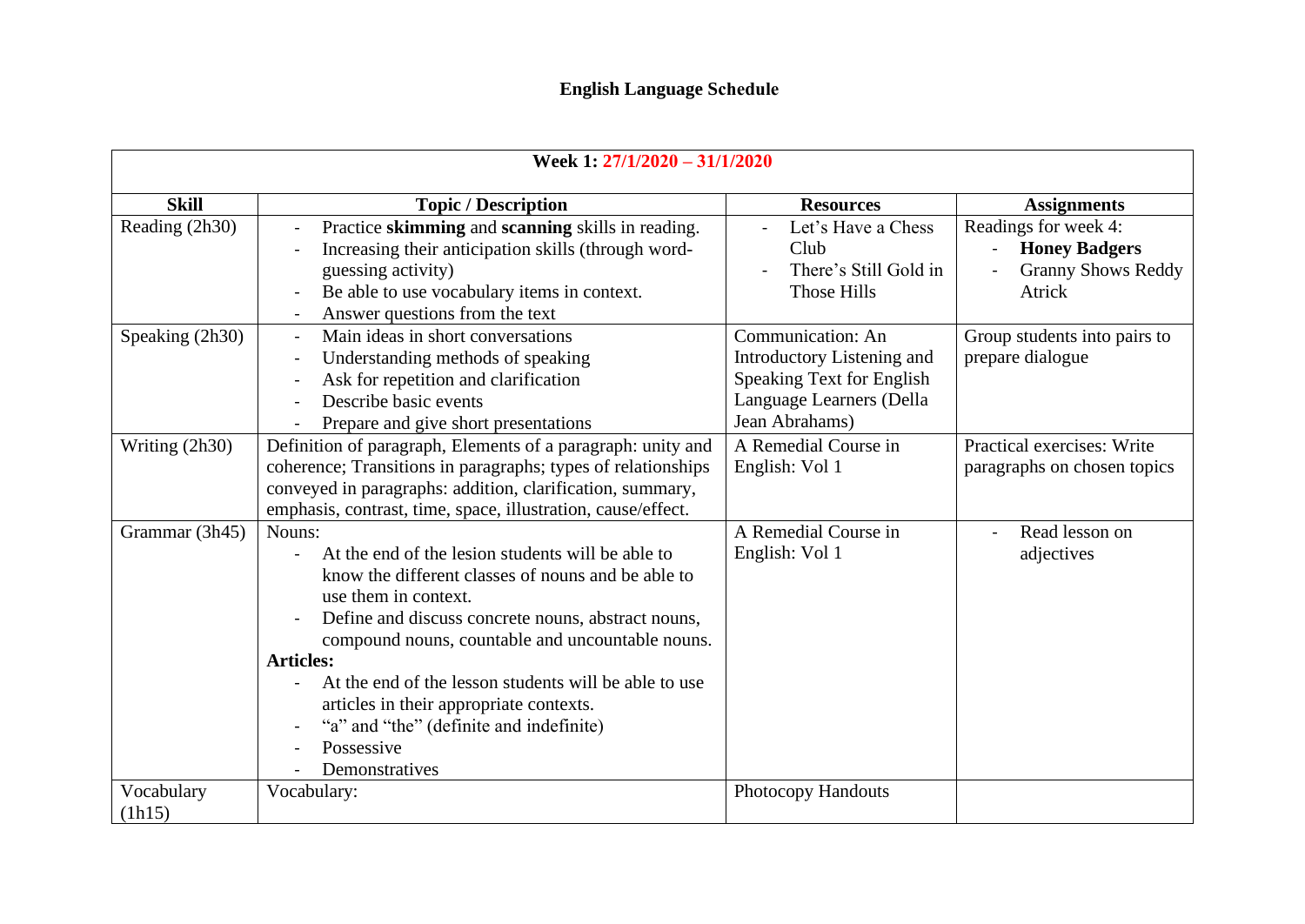| - At the end of the lesson, student will be able to use |  |
|---------------------------------------------------------|--|
| specific vocabulary items appropriately. The less       |  |
| shall improve students' vocabulary, grammar, and        |  |
| reading skills through in-class learning activities and |  |
| self-study.                                             |  |

| Week 2: 3/2/2020 - 7/2/2020 |                                                                                                                                                                                                                           |                                                                                 |                                                                                                                                                    |
|-----------------------------|---------------------------------------------------------------------------------------------------------------------------------------------------------------------------------------------------------------------------|---------------------------------------------------------------------------------|----------------------------------------------------------------------------------------------------------------------------------------------------|
| <b>Skill</b>                | <b>Topic / Description</b>                                                                                                                                                                                                | <b>Resources</b>                                                                | <b>Assignments</b>                                                                                                                                 |
| Reading (2h30)              | Reinforcing students' comprehension skills through<br>reading.<br>Exposing them to some vocabulary items.<br>Measure their level of understanding through the<br>questions that follow the text.                          | 1. Honey Badgers<br><b>GRANNY SHOWS</b><br>$\mathfrak{D}$<br><b>REDDY ATRIC</b> |                                                                                                                                                    |
| Speaking (2h30)             | •Main ideas in short conversations<br>•Details in short conversations<br>Understanding theories/methods of speaking<br>• Ask for repetition and clarification<br>•Ask questions<br>•Prepare and give short presentations  |                                                                                 | pairs to prepare dialogue                                                                                                                          |
| Writing (2h30)              | <b>TYPES OF PARAGRAPHS:</b><br>Discuss types of paragraph<br>Focus: persuasive and explanatory paragraphs.<br>Symbol: Editing symbols<br>Essay: Definition of essay, parts of an essay: introduction,<br>body, conclusion |                                                                                 | Write a descriptive/narrative<br>paragraph.<br>Write the introductory<br>paragraph of an essay on a<br>chosen topic (optional topics)<br>provided) |
| Grammar (3h45)              | Verbs: - At the end of the lesion students will be able to<br>know the different types of verbs and be able to use them in<br>context.<br>Define and discuss action, linking, and auxiliary<br>verbs.<br>Verb agreement   | A Remedial Course in<br>English: Vol 1                                          | Read section 2.1 (exercises<br>on types of verbs)                                                                                                  |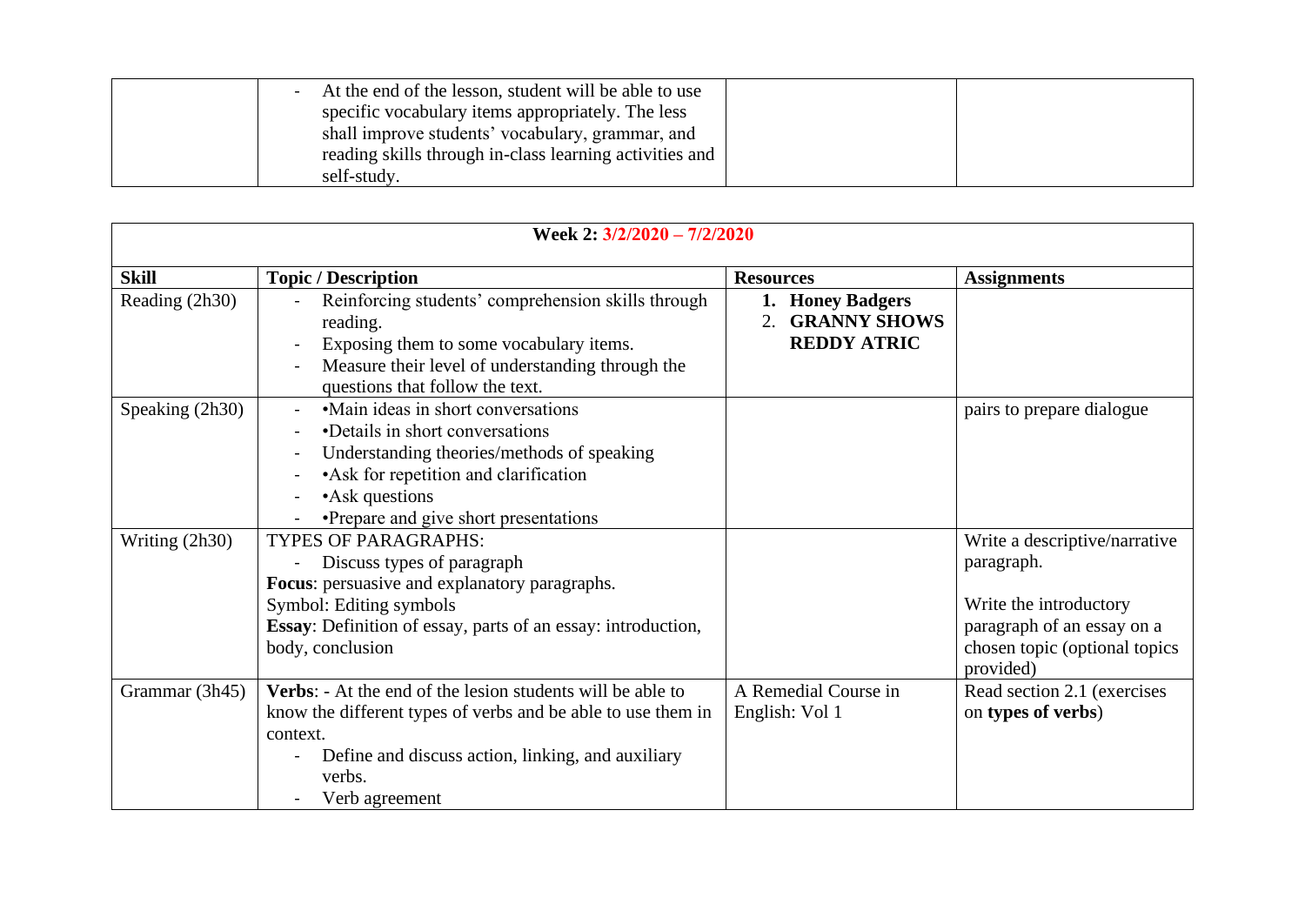| Vocabulary | At the end of the lesson, student will be able to use   | <b>Photocopy Handouts</b> | Study section from the |
|------------|---------------------------------------------------------|---------------------------|------------------------|
| (1h15)     | specific vocabulary items appropriately. The lesson     |                           | assigned list          |
|            | shall improve students' vocabulary, grammar, and        |                           |                        |
|            | reading skills through in-class learning activities and |                           |                        |
|            | self-study                                              |                           |                        |

| Week 3: 10/2/2020 - 14/2/2020  |                                                                                                                                                                                                                                                                                                                                            |                                                                                                                     |                                                                                                                                                                                                                      |
|--------------------------------|--------------------------------------------------------------------------------------------------------------------------------------------------------------------------------------------------------------------------------------------------------------------------------------------------------------------------------------------|---------------------------------------------------------------------------------------------------------------------|----------------------------------------------------------------------------------------------------------------------------------------------------------------------------------------------------------------------|
| <b>Skill</b>                   | <b>Topic / Description</b>                                                                                                                                                                                                                                                                                                                 | <b>Resources</b>                                                                                                    | <b>Assignments</b>                                                                                                                                                                                                   |
| Reading (2h30)                 | Reinforcing students' comprehension skills through<br>reading.<br>Exposing them to some vocabulary items.<br>Measure their level of understanding through the<br>questions that follow the text.                                                                                                                                           | 1. The Bread Lesson,<br>Chief Joseph &<br><b>Slaves &amp; Plantations</b><br>2. OVERSLEEPING                        | Read the text: Read THE<br><b>MADMAN</b> by Chinua<br>Achebe                                                                                                                                                         |
| Speaking &<br>Listening (2h30) | At the end of the lesson, students should be able to<br>demonstrate understanding of speaking and listening<br>through textual exercises from the study text.<br>Listen to audios $\&$ answer questions<br>•Prepare and give short presentations                                                                                           | <b>COMMUNICATION</b><br><b>BEGINNINGS: AN</b><br><b>INTRODUCTORY</b><br><b>LISTENING &amp; SPEAKING</b><br>by Della | Revision: Re-listen to<br>soft copies on<br>computer<br>Read pages 12-13                                                                                                                                             |
| Writing (2h30)                 | <b>EDITING &amp; ESSAYS:</b><br>Notions of editing<br>types of paragraph<br>Illustrative class exercises<br>Practical exercises on types of essay                                                                                                                                                                                          | A Remedial Course in<br>English: Vol 1                                                                              | -Write an introductory<br>paragraph with a thesis<br>statement<br>-Write an essay on a chosen<br>type of essay (optional topics<br>could be provided                                                                 |
| Grammar (3h45)                 | <b>Verb Tenses:</b><br>Define and discuss different forms of tenses and<br>context of usage<br><b>VERB TENSE (PRESENT TENSE)</b><br><b>VERB TENSE: FUTURE FORMS: Future, Future</b><br>progressive & Future perfect<br>VERB TENSE (PAST TENSE): Past tense, Past<br>continuous tense, Past perfect tense, Past perfect<br>continuous tense | A Remedial Course in<br>English: Vol 1                                                                              | - Homework exercises (Do<br>exercise 3 on worksheet $\&$<br>additional text on present<br>tense form.<br>-Exercises on the present<br>tense and reading on the<br>future<br>-Reading on the use of the<br>past tense |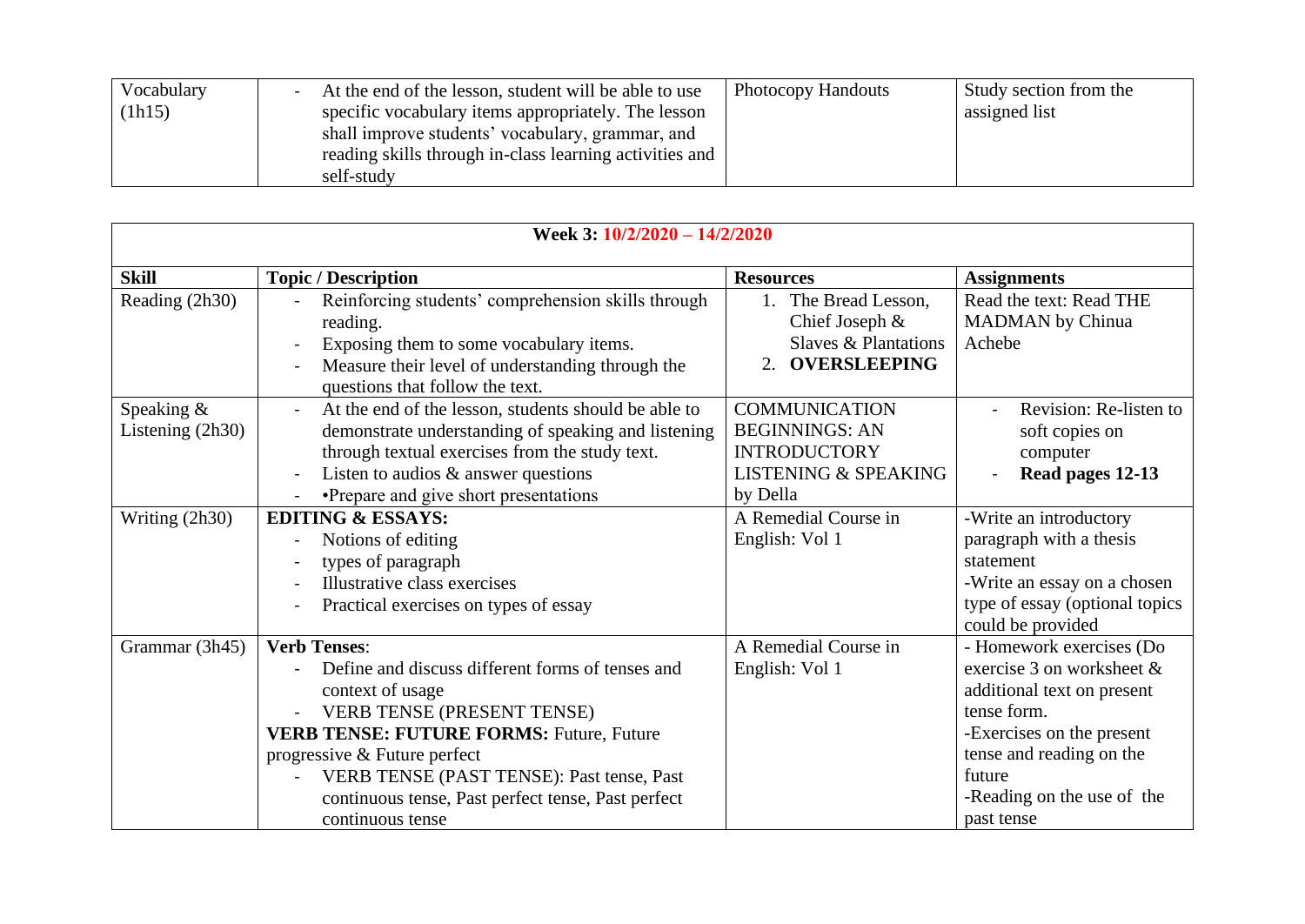| Vocabulary | <b>TEST &amp; New Vocabulary list to go over</b> | <b>Photocopy Handouts</b> | <b>Study new set of words</b> |
|------------|--------------------------------------------------|---------------------------|-------------------------------|
| (h15)      |                                                  |                           | from the list                 |

| Week 4: 17/2/2020 - 21/2/2020    |                                                                                                                                                                                                                                                               |                                                                                |                                                                                                          |
|----------------------------------|---------------------------------------------------------------------------------------------------------------------------------------------------------------------------------------------------------------------------------------------------------------|--------------------------------------------------------------------------------|----------------------------------------------------------------------------------------------------------|
| <b>Skill</b>                     | <b>Topic / Description</b>                                                                                                                                                                                                                                    | <b>Resources</b>                                                               | <b>Assignments</b>                                                                                       |
| Reading (2h30)                   | Reinforcing students' reading and comprehension<br>skills through reading.<br>Exposing them to some vocabulary items.<br>Measure their level of understanding through the<br>questions that follow the text.                                                  | 1. Mental Illness $\&$<br>The Madman<br>Chike's School Days<br>2.              | Read "The Sacrificial Egg"<br>(Chinua Achebe)                                                            |
| Speaking &<br>Listening $(2h30)$ | Focus of lesson: skills / language:<br>Pages 12-16<br>Pages 17-25                                                                                                                                                                                             | Communication<br>Beginnings: An<br>Introductory Listening &<br><b>Speaking</b> | Revise chapter 2 &<br>vocabulary on page 26 (part<br>1)                                                  |
| Writing (2h30)                   | <b>ESSAYS:</b><br>Revision of types of essays,<br>Thesis and Topic Sentences<br>Formulate a thesis statement,<br>Construct a topic sentence.<br>In-class writing exercises                                                                                    | A Remedial Course in<br>English: Vol 1                                         | Write an essay on a chosen<br>type of essay (optional topics<br>underline thesis and topic<br>sentences) |
| Grammar (3h45)                   | <b>VERBS TENSE (Future forms):</b><br>Define and discuss different forms of future<br>tense and context of usage, how to make and<br>how to use.<br><b>VERB TENSE: PAST FORMS</b><br>Past tense, Past progressive, Past perfect, Past<br>perfect progressive, | A Remedial Course in<br>English: Vol 1                                         | Homework exercises<br>provided<br>Exercises on the use of past<br>tense                                  |
| Vocabulary<br>(lh15)             | <b>Review of Subject - Verb - Agreement</b><br>Treat specific vocabulary items appropriately<br>with focus on subject -verb-agreement. This<br>shall improve students' vocabulary, grammar,<br>and reading skills through in-class activities.                | Photocopy Handouts                                                             | Word list No 3                                                                                           |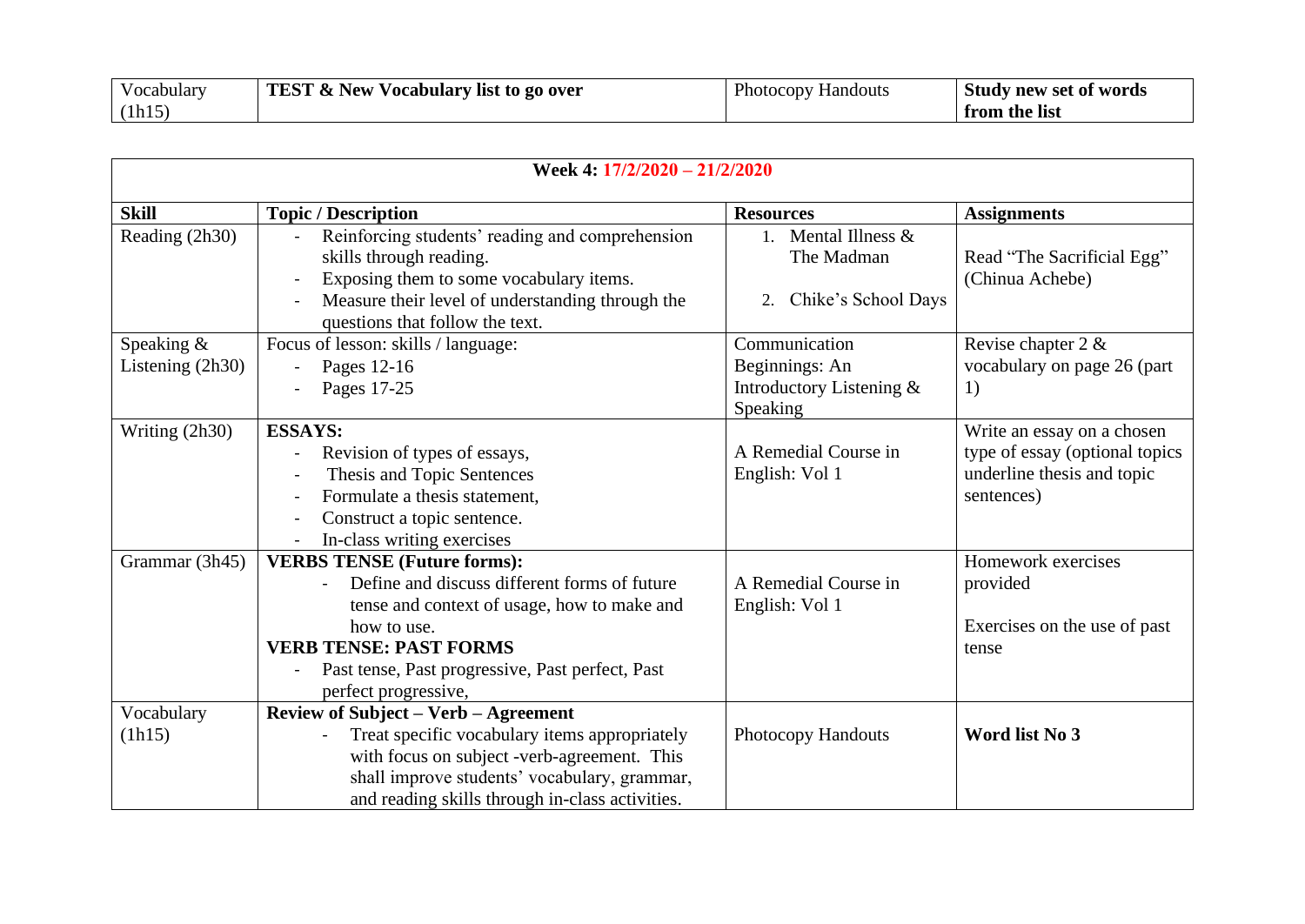| Week 5: 24/2/2020 - 28/2/2020 |                                                                                                      |                                                                          |                                |
|-------------------------------|------------------------------------------------------------------------------------------------------|--------------------------------------------------------------------------|--------------------------------|
| <b>Skill</b>                  | <b>Topic / Description</b>                                                                           | <b>Resources</b>                                                         | <b>Assignments</b>             |
| Reading (2h30)                | -Develop the skill of sharing ideas in pairs,<br>-Reinforcing students' comprehension skills through | -The Sacrificial Egg                                                     | -Signs of Change               |
|                               | reading.<br>-Exposing them to some vocabulary items.                                                 | -Signs of Change                                                         | -Getting Somewhere             |
|                               | -Measure their level of understanding through the questions<br>that follow the text.                 |                                                                          |                                |
| Speaking (2h30)               | $\triangleright$ Warm-up listening exercise                                                          | Communication                                                            | Revision of previous pages     |
|                               | $\triangleright$ Listen to audios and answer related questions,                                      | Beginnings: An                                                           |                                |
|                               | $\triangleright$ Describe basic events from the text.                                                | Introductory Listening &                                                 | Complete chapter 3             |
|                               | Pair discussion/Act out dialogue scenes.                                                             | Speaking<br>$\triangleright$ Pages 25-29<br>$\triangleright$ Pages 32-36 |                                |
| Writing (2h30)                | <b>ESSAYS (WORKSHEETS):</b>                                                                          |                                                                          | -Write Thesis                  |
|                               | Illustrative class exercises on the topic sentence.                                                  |                                                                          |                                |
|                               | Drills on the thesis statement                                                                       | Photocopy material                                                       | -Write an essay on a chosen    |
|                               | Essays (In-class writing exercises with worksheets)                                                  | (handout)                                                                | type of essay (optional topics |
|                               | -Know how to write thesis statement and topic sentence.                                              |                                                                          | underline thesis and topic     |
|                               | -Develop ideas from the introduction to the conclusion,                                              |                                                                          | sentences)                     |
| Grammar (3h45)                | Verb tense. All the forms:                                                                           | Photocopy material                                                       |                                |
|                               | Practical exercises on the following:                                                                | (handout)                                                                |                                |
|                               | Present forms, Future forms & Past forms.                                                            |                                                                          | Exercises on modals            |
|                               | <b>Modals:</b><br>Definition and discussion of modals                                                |                                                                          |                                |
|                               | Examples of modals                                                                                   |                                                                          | Exercises on the use of        |
|                               | <b>Modals:</b>                                                                                       |                                                                          | modal verbs                    |
|                               | Structure of modal verbs, Use of modal verbs, Tense                                                  |                                                                          |                                |
|                               | and use of modal verbs                                                                               |                                                                          |                                |
| Vocabulary                    | <b>Word List:</b>                                                                                    | Photocopy material                                                       | <b>Learn Vocabulary</b>        |
| (h15)                         | Vocabulary items appropriately with focus on subject -verb-                                          | (handout)                                                                | (Exercises)                    |
|                               | This shall improve students' vocabulary,<br>agreement.                                               |                                                                          |                                |
|                               | grammar, and reading skills through in-class activities.                                             |                                                                          |                                |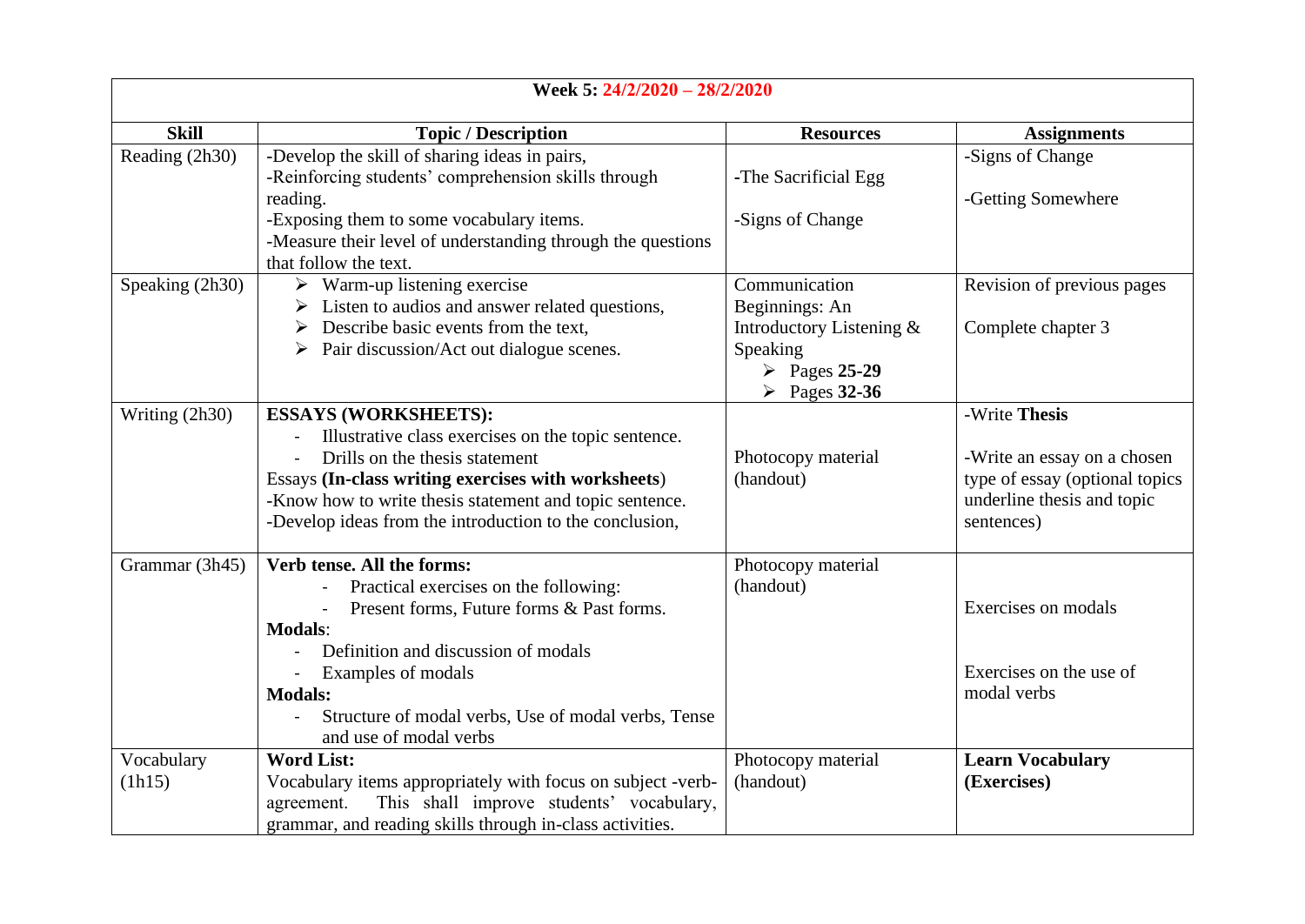| Week 6: 2/3/2020 - 6/3/2020 |                                                             |                            |                               |
|-----------------------------|-------------------------------------------------------------|----------------------------|-------------------------------|
| <b>Skill</b>                | <b>Topic / Description</b>                                  | <b>Resources</b>           | <b>Assignments</b>            |
| Reading (2h30)              | Develop the skill of sharing ideas in pairs,                | <b>Getting Somewhere</b>   | -Australia's Number 1         |
|                             | Reinforcing students' comprehension skills through          | - Australia's Number 1     | <b>Rabbit-Proof Fence</b>     |
|                             | reading.                                                    | Rabbit-Proof Fence         | -The Gem and Your Dreams      |
|                             | Exposing them to some vocabulary items.                     |                            |                               |
| Speaking &                  | Warm-up listening exercise:                                 | Communication              | Do exercise on pages 42-43    |
| Listening $(2h30)$          | Listen to audios and answer related questions,              | Beginnings: An             |                               |
|                             | Describe basic events from the text,                        | Introductory Listening $&$ |                               |
|                             | Pair discussion,                                            | Speaking                   |                               |
|                             | Act out dialogue scenes.                                    | Pages 37-43                |                               |
|                             |                                                             | Pages 44-50                |                               |
| Writing (2h30)              | <b>ESSAYS WORKSHEETS:</b>                                   | A Remedial Course in       |                               |
|                             | Illustrative class exercises on the topic sentence.         | English: Vol 1             |                               |
|                             | Drills on the thesis statement                              |                            |                               |
| Grammar (3h45)              | <b>DETERMINAERS:</b>                                        | A Remedial Course in       | Exercises on determiners 1    |
|                             | Articles, Adjectives, Demonstrative pronouns                | English: Vol 1             |                               |
|                             | <b>DETERMINERS:</b> General revision of determiners &       |                            | Exercises on determiners 2    |
|                             | Exercises on determiners,                                   |                            |                               |
|                             |                                                             |                            |                               |
| Vocabulary                  | Treat specific vocabulary items appropriately with focus on |                            | <b>Study Vocabulary given</b> |
| (lh15)                      | subject -verb-agreement. This shall improve students'       |                            | <b>Exercises.</b>             |
|                             | vocabulary, grammar, and reading skills through in-class    |                            |                               |
|                             | activities.                                                 |                            |                               |

| Week 7: $9/3/2020 - 13/3/2020$ |                                              |                  |                    |
|--------------------------------|----------------------------------------------|------------------|--------------------|
| <b>Skill</b>                   | <b>Topic</b> / Description                   | <b>Resources</b> | <b>Assignments</b> |
| Listening                      | Listening Test 1: Time management & Teaching |                  |                    |
|                                | <b>Vocabulary.</b> Pages $lvi - kii$ :       |                  |                    |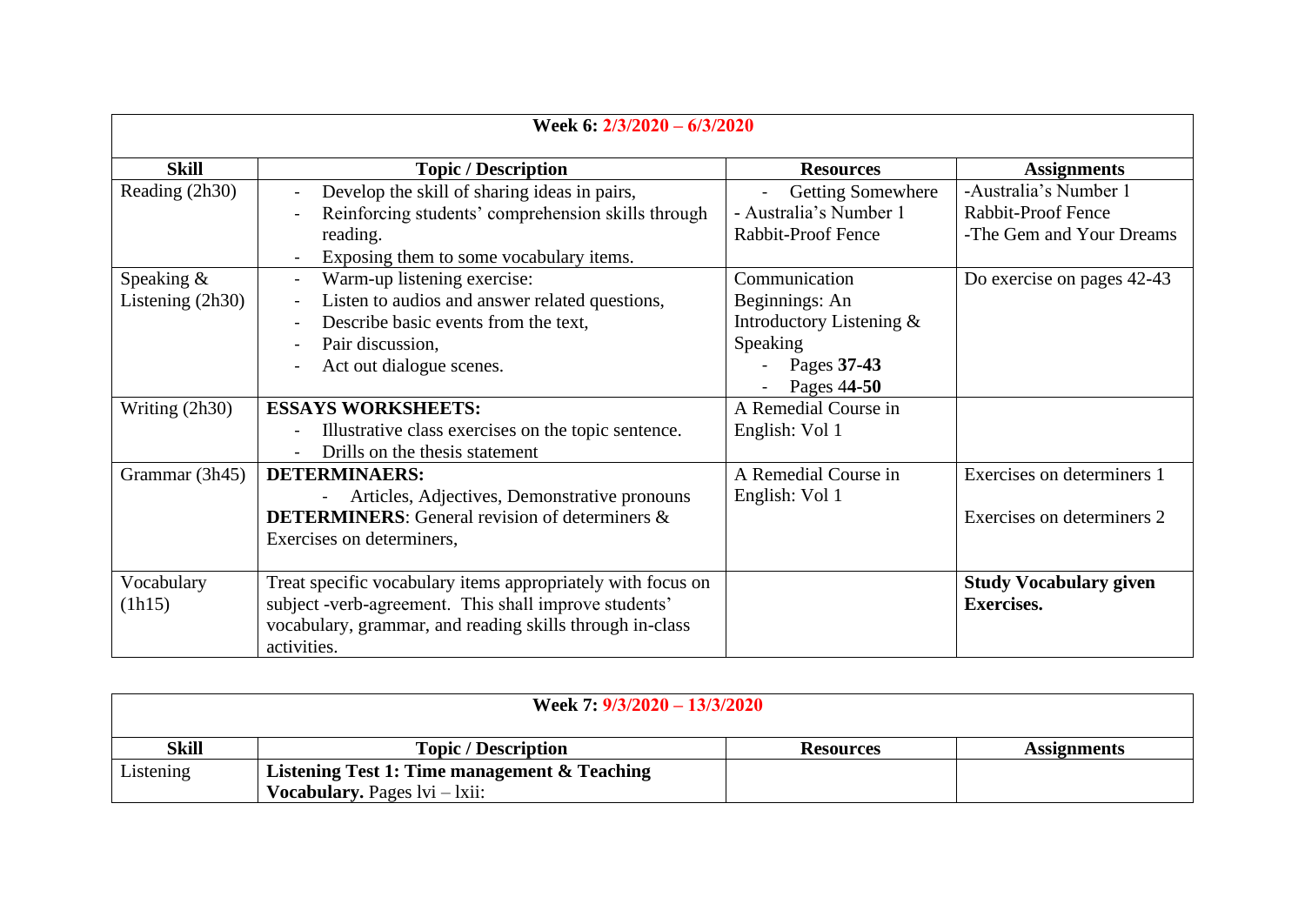| Reading (2h30)   | Reading Skills: How to approach a TOEFL iBT Reading | <b>Oxford Preparation Course</b> |  |
|------------------|-----------------------------------------------------|----------------------------------|--|
|                  | passage.                                            | for the TOEFL iBT Exam           |  |
|                  | Reading Test: Neuroscience (Pages xivi -lii):       |                                  |  |
|                  | 2. Academic Word List Vocabulary (Pages lii – lvi): |                                  |  |
| Speaking (2h30)  | Pages Ixiii – Ixvi: Speaking Test Preview:          |                                  |  |
|                  | Which characteristics describe you?                 |                                  |  |
| Writing $(2h30)$ | Pages Ixvi – Ixviii: Writing Test: Career Studies:  |                                  |  |
|                  | What are your goals for the future?                 |                                  |  |
|                  | Understanding the Independent Essay                 |                                  |  |

| Week 8: 16/3/2020 - 20/3/2020      |                                                                                                                                                                                                                                                                                                                                                                                                                                                                                                                                                                                                                                                                                                   |                                                |                                                                                                        |
|------------------------------------|---------------------------------------------------------------------------------------------------------------------------------------------------------------------------------------------------------------------------------------------------------------------------------------------------------------------------------------------------------------------------------------------------------------------------------------------------------------------------------------------------------------------------------------------------------------------------------------------------------------------------------------------------------------------------------------------------|------------------------------------------------|--------------------------------------------------------------------------------------------------------|
| <b>Skill</b>                       | <b>Topic / Description</b>                                                                                                                                                                                                                                                                                                                                                                                                                                                                                                                                                                                                                                                                        | <b>Resources</b>                               | <b>Assignments</b>                                                                                     |
| <b>Listening</b><br>Reading (2h30) | Pages $25 - 27$ :<br>Homework: answer questions bottom page 27.<br>Read pages $2 \& 3$ reading section of reading section.<br>Pages $28 - 31$ : Listening Practice 2: Conversation<br>Predicting in conversation,<br><b>Listening Practice 3: Ornithology</b><br><b>Emperor Penguins:</b><br><b>Building Background Knowledge</b><br>Signal Words and Predictions<br>Pages $2 - 10$ . Reading Skill 1: Responding to Vocabulary<br><b>Questions</b><br>a. Word families & the academic word list,<br><b>Identifying Common Context Clues,</b><br>b.<br><b>Using Word Parts to Determine Meaning,</b><br>$c_{\cdot}$<br>Recognizing Word Form: Common adjective, adverb, and<br>d.<br>verb ending. | Oxford Preparation Course for the TOEFL<br>:BT | Read pages $28 - 31$<br>To watch the film on<br><b>Emperor Penguin</b><br>To begin page 11 next class. |
| Speaking (2h30)                    | Pages $41 - 46$ : Speaking Skill 1:<br>a. Speaking Task 1: Stating a Preference                                                                                                                                                                                                                                                                                                                                                                                                                                                                                                                                                                                                                   | Exam                                           | To watch the film on<br><b>Emperor Penguin</b>                                                         |
|                                    | Vocabulary<br><b>Speaking Practice 1: Career Studies</b><br>b.<br>Describe a Successful Person                                                                                                                                                                                                                                                                                                                                                                                                                                                                                                                                                                                                    |                                                |                                                                                                        |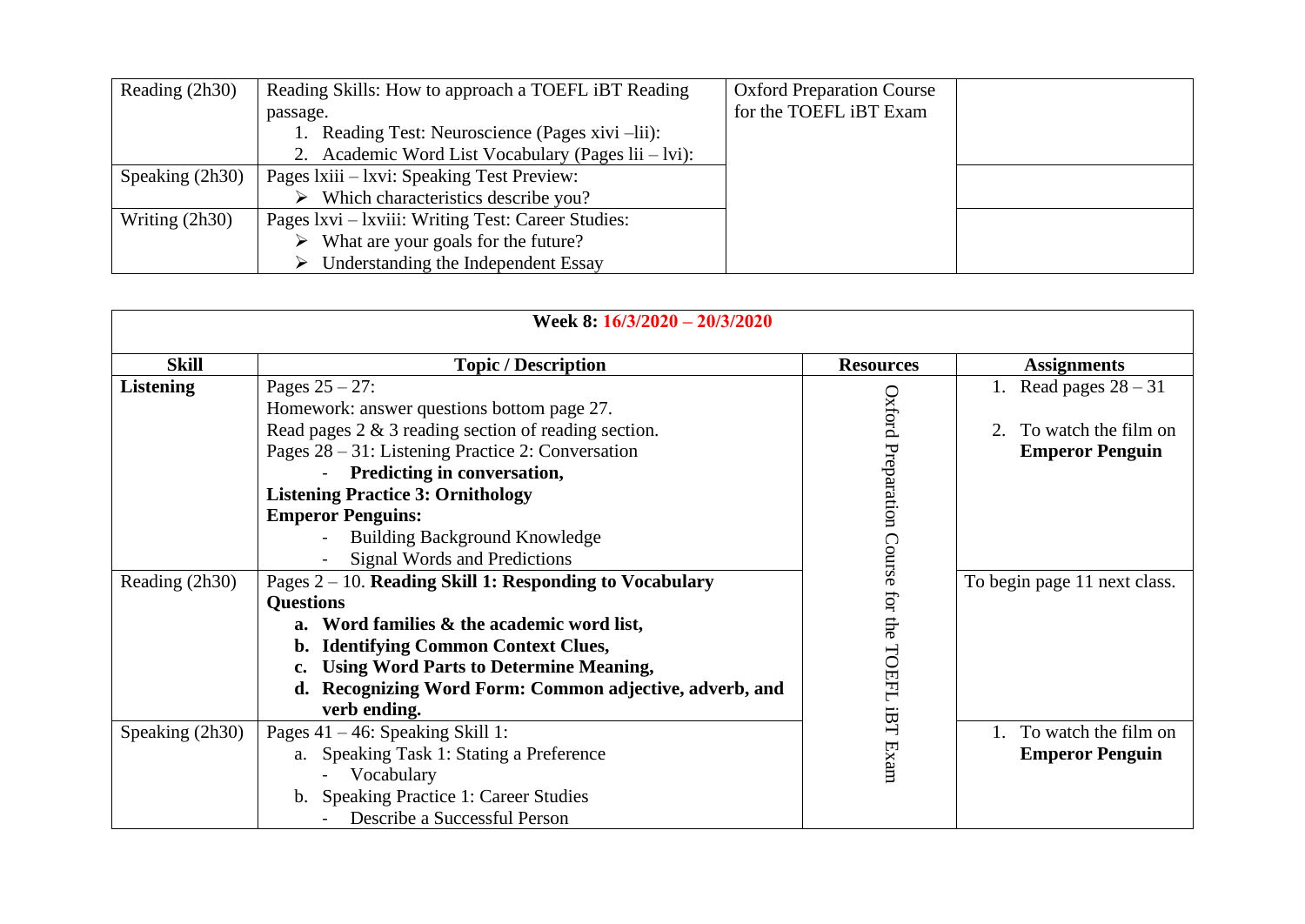|                | Speaking Practice 2: Sociology<br>c.     | 2. Research on Emperor                                                                                                      |
|----------------|------------------------------------------|-----------------------------------------------------------------------------------------------------------------------------|
|                | Topic Statement Grammar & Language Check | Penguins against                                                                                                            |
|                |                                          | Friday.                                                                                                                     |
|                |                                          | 3. Practice asking<br>question with<br>different people in<br>class. Choose a<br>question and different<br>people. Due next |
|                |                                          | Tuesday.                                                                                                                    |
| Writing (2h30) |                                          |                                                                                                                             |
| Grammar (3h45) | <b>Grammar: Punctuation</b>              | Exercises on                                                                                                                |
|                | Basic punctuation rules                  | punctuation                                                                                                                 |
|                | 2.                                       |                                                                                                                             |

| Week 9: $30/3/2020 - 3/4/2020$ |                                                                                                                                                                                                                                                                                                                                                                                                                                                                                                             |                                                         |                                                                                                        |  |  |
|--------------------------------|-------------------------------------------------------------------------------------------------------------------------------------------------------------------------------------------------------------------------------------------------------------------------------------------------------------------------------------------------------------------------------------------------------------------------------------------------------------------------------------------------------------|---------------------------------------------------------|--------------------------------------------------------------------------------------------------------|--|--|
| <b>Skill</b>                   | <b>Topic / Description</b>                                                                                                                                                                                                                                                                                                                                                                                                                                                                                  | <b>Resources</b>                                        | <b>Assignments</b>                                                                                     |  |  |
| Listening                      | Pages $32 - 36$ :<br>1. Listening Practice 4: Business<br><b>a.</b> Family Business<br><b>b.</b> Listening practice 5: Genetics<br><b>Introduction to Genetics</b><br>2. Pages 16 to 24: Reading Test: Biology<br>a. Male Biological Clocks (Video)<br>Male Biological Clocks (reading passage)<br>$b_{-}$<br>c. Academic Word List Vocabulary<br>d. How to paraphrase<br>3. pages $36 - 41$ : Listening Test 1: Conversation<br>a Family Disagreement<br>Listening Test 2: Psychology (skill - prediction) | <b>EET</b><br>Oxford Preparation Course for the<br>Exam | 1. Vocabulary items up to page 24                                                                      |  |  |
| Reading (2h30)                 | Treated pages $11 - 16$ :<br>a. Walking Marriage<br>The Neurological Basis of Love<br>$b_{-}$                                                                                                                                                                                                                                                                                                                                                                                                               | TOEFL                                                   | Do exercise on page 15 (bottom) and<br>submit. Read pages 16 to 24 (Male<br><b>Biological Clocks</b> ) |  |  |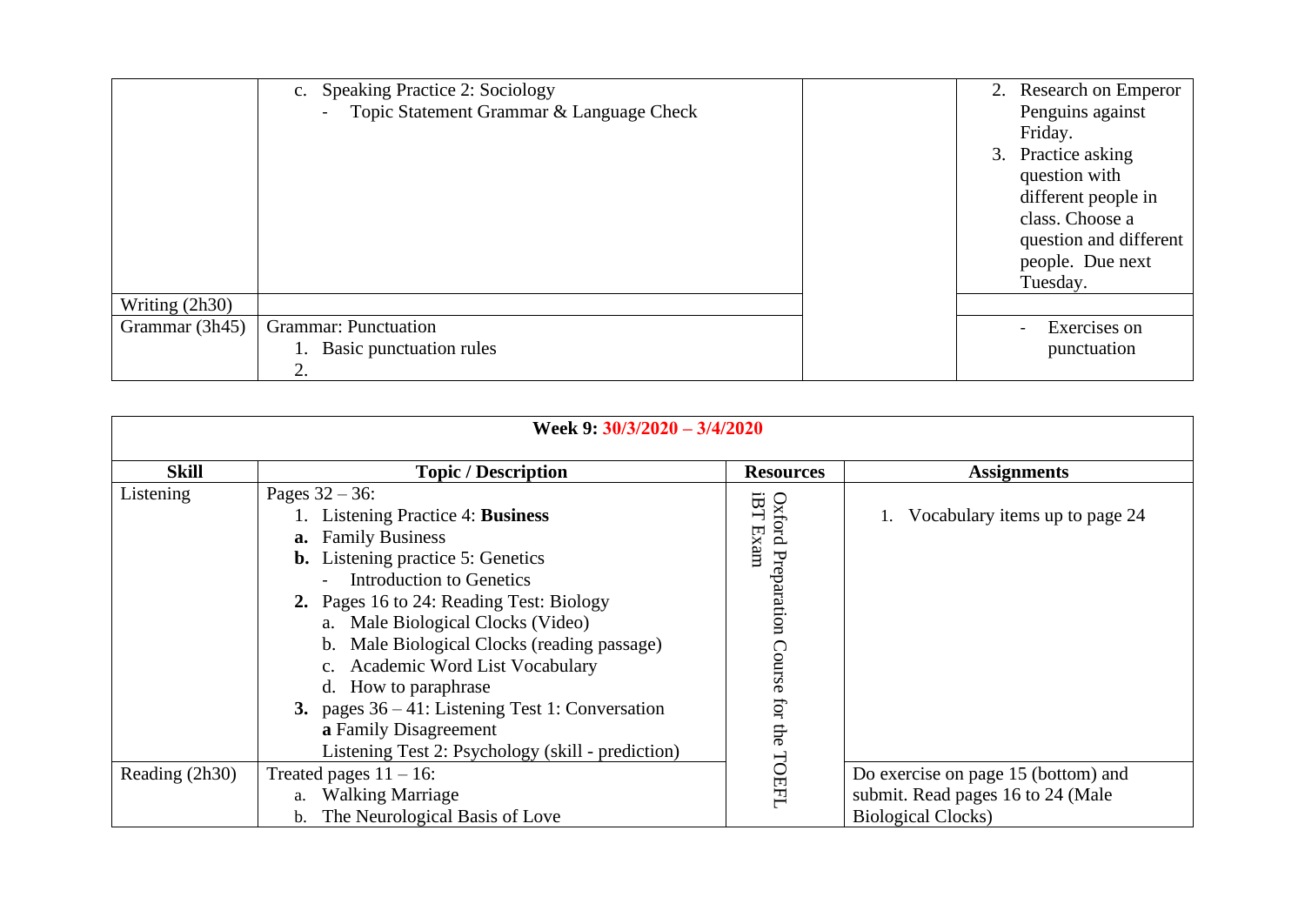| Speaking (2h30) | Pages $45 - 51$ :                                    |                                         |
|-----------------|------------------------------------------------------|-----------------------------------------|
|                 | 1. Speaking Practice 2: Sociology                    |                                         |
|                 | a. Topic Statement & Language Check (emphasis        |                                         |
|                 | on use of superlative)                               |                                         |
|                 | Speaking Practice 3: Education<br>b.                 |                                         |
|                 | Describe an Important Lesson Learned                 |                                         |
| Writing (2h30)  | Pages $52 - 54$ :                                    | 1. Read pages 54 - 59, writing practice |
|                 | Independent Writing Skill 1: Pre-writing             |                                         |
|                 | Writing practice 1: Standard Outline (Agreement $\&$ |                                         |
|                 | Disagreement Prompts).                               | 2. Read pages $60 - 62$                 |
|                 | Pages 57 - 62                                        |                                         |
|                 | 3. Writing Practice 3: Mind Mapping                  |                                         |
|                 | A Visual Brain Storming Technique,                   |                                         |
|                 | <b>Writing Test: Effective Parents</b>               |                                         |
|                 | Standard Independent Essay Checklist                 |                                         |
| Grammar (3h45)  | Looking at questions from previous lesson.           | Exercises on prepositions               |
|                 | Prepositions.                                        |                                         |
|                 | 3. Prepositions.                                     |                                         |
| Vocabulary      | Vocabulary from previous readings. Games and drills. | Continue to practice games.             |
| (lh15)          |                                                      |                                         |

| Week 10: 7/4/2020 - 10/4/2020 |                                                                                                                                                                                                                                          |                  |                                                                         |  |
|-------------------------------|------------------------------------------------------------------------------------------------------------------------------------------------------------------------------------------------------------------------------------------|------------------|-------------------------------------------------------------------------|--|
| <b>Skill</b>                  | <b>Topic / Description</b>                                                                                                                                                                                                               | <b>Resources</b> | <b>Assignments</b>                                                      |  |
| Listening                     | Pages $32 - 36$ :<br><b>Listening Practice 4: Business (Emphasis on</b><br>Signal Words and Prediction)<br><b>Listening Practice 5: Genetics</b><br><b>Introduction to Genetics</b> (Emphasis on Signal<br><b>Words and Prediction</b> ) |                  | Study academic discussion on page<br>36.<br>Study pages $36 - 41$<br>2. |  |
| Reading (2h30)                | Pages $64 - 69$ :<br>Reading Skill 2: Responding to Reference<br>Questions.                                                                                                                                                              | $Ox$ for<br>d    | Read answer sample on pages $68 -$<br>69.                               |  |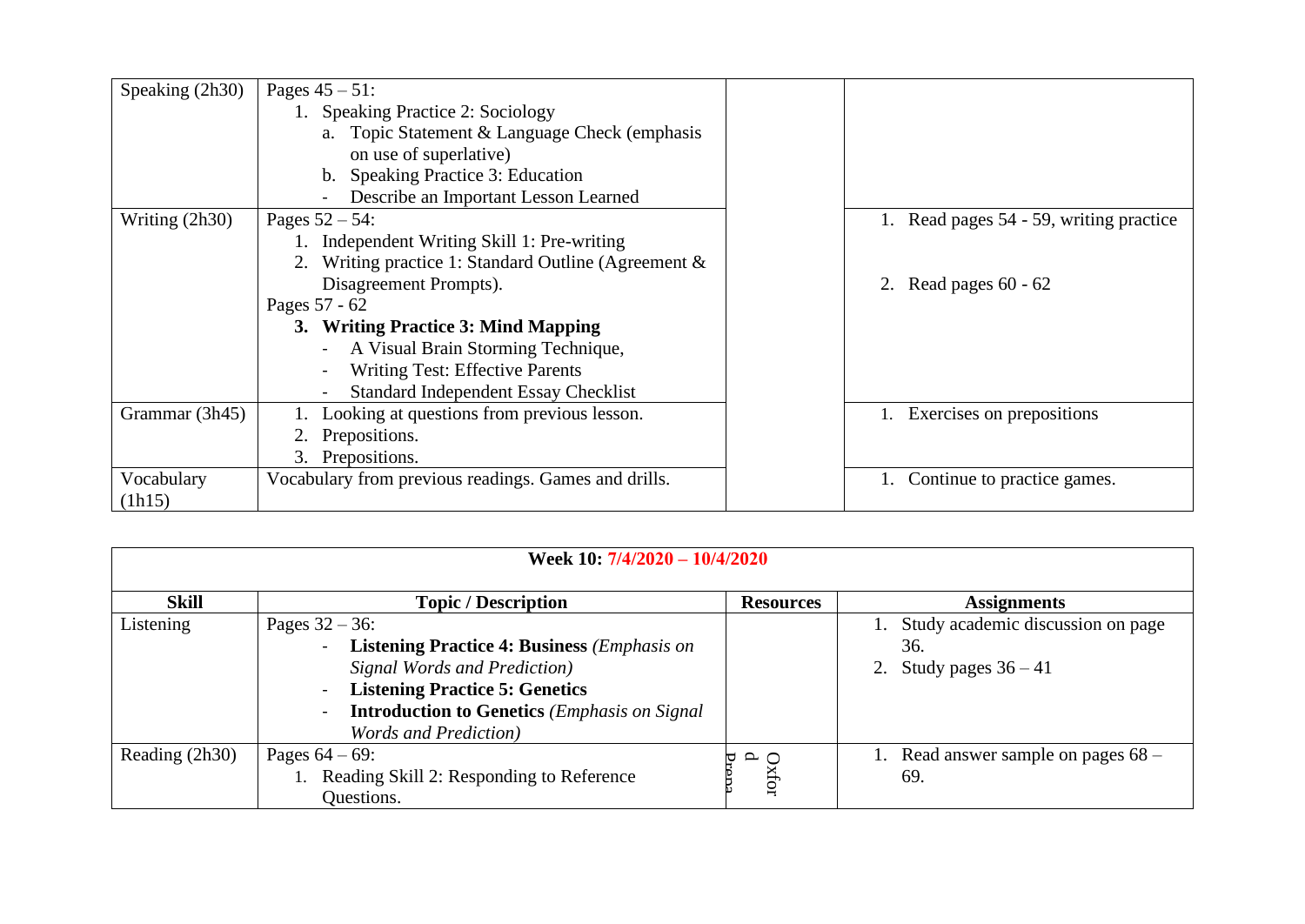|                   | Reading Skill 3: Responding to Insert Text<br>2.<br>Questions | 2. Do exercise on page 15 (bottom) and<br>submit. Read pages 16 to 24 (Male<br><b>Biological Clocks</b> ) |
|-------------------|---------------------------------------------------------------|-----------------------------------------------------------------------------------------------------------|
| Speaking $(2h30)$ | Pages $46 - 51$ :                                             | Revise pages 50 - 51                                                                                      |
|                   | a. Interaction Activity: Outlining (use of synonyms)          |                                                                                                           |
|                   | <b>b.</b> Speaking Test (Respond and give feedback)           |                                                                                                           |
|                   |                                                               |                                                                                                           |
| Writing $(2h30)$  | Pages $52 - 54$ :                                             | 1. Read pages 54 - 59, writing practice 2                                                                 |
|                   | Independent Writing Skill 1:                                  |                                                                                                           |
|                   | Pre-writing                                                   | Read sample essays<br>2.                                                                                  |
|                   | Writing Practice 1: Standard Outline                          |                                                                                                           |
|                   | 2. Agreement & Disagreement Prompts                           |                                                                                                           |
| Grammar (3h45)    | Prepositions (continue)                                       | Worksheet on prepositions                                                                                 |
|                   | 2. Punctuation / Conjunctions                                 | 2. Study conjunctions                                                                                     |
| Vocabulary        | Vocabulary from previous readings. Games and drills.          | Continue to practice games.                                                                               |
| (h15)             |                                                               |                                                                                                           |

| Week 11: 13/4/2020 - 17/4/2020 |                                                                                                                                                                                                                                                                                                                                                                                                                                                                  |                           |                       |
|--------------------------------|------------------------------------------------------------------------------------------------------------------------------------------------------------------------------------------------------------------------------------------------------------------------------------------------------------------------------------------------------------------------------------------------------------------------------------------------------------------|---------------------------|-----------------------|
| <b>Skill</b>                   | <b>Topic / Description</b>                                                                                                                                                                                                                                                                                                                                                                                                                                       | <b>Resources</b>          | <b>Assignments</b>    |
| <b>Listening</b>               | Pages 88 – 92: Listening Skill 2:<br>Note taking<br>a.<br>Listening Practice 1: Nutrition (Balance Diet) (Emphasis on<br>$b_{1}$<br><i>the Use of Abbreviations</i> )<br>Listening Practice 2: (At the Bookstore). Use of<br>$c_{\cdot}$<br>abbreviations<br>2. Pages 93 – 95: Listening Practice 3: Conversation<br><b>a.</b> Freshman 15 ( <i>Use of abbreviations</i> )<br><b>Listening Practice 4: Business. Business: Processed Food:</b><br>$\mathbf{b}$ . |                           |                       |
|                                | Use of abbreviations                                                                                                                                                                                                                                                                                                                                                                                                                                             |                           |                       |
| Reading (2h30)                 | 1. Pages $64 - 77$ :<br>Reading Skill 2: ( <i>Emphasis on Responding to Reference</i><br>a.<br>Questions)<br>Reading Skill 3: (Responding to Insert Questions)<br>$\mathbf{b}$ .                                                                                                                                                                                                                                                                                 | Preparati<br>on<br>Oxford | 1. Study pages 72-74) |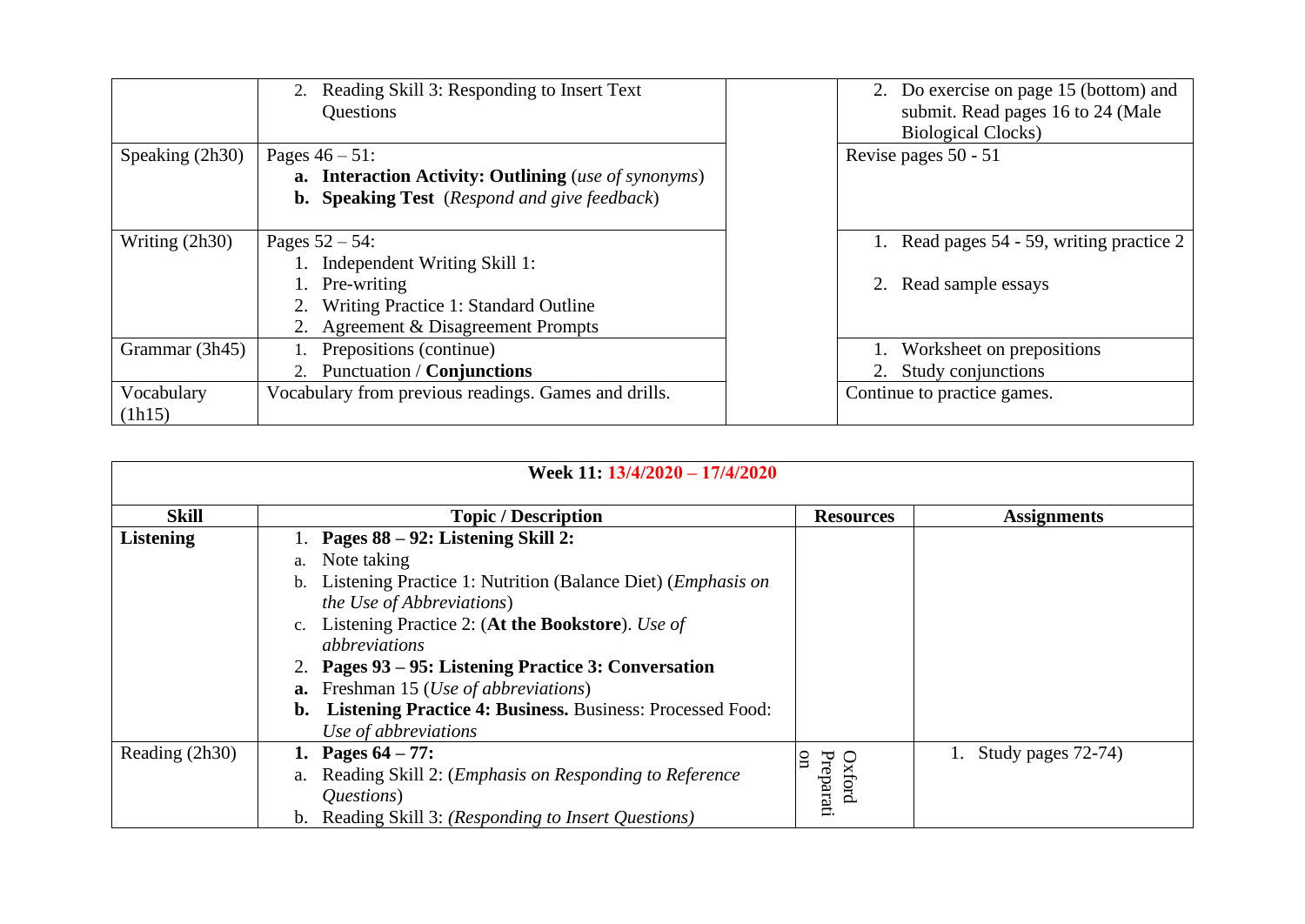|                 | Reading Practice 1 (Health Science) & 2 (History)<br>$C_{\bullet}$<br>2. Pages $78 - 85$ : |                               |
|-----------------|--------------------------------------------------------------------------------------------|-------------------------------|
|                 | a. Reading Practice 3. Neuroscience (Pre-reading Video:                                    |                               |
|                 | Some Foods Addictive) ( <i>Emphasis on Skimming &amp;</i>                                  |                               |
|                 | Predicting)                                                                                |                               |
|                 | b. Fast-food Addiction (passage)                                                           |                               |
| Speaking (2h30) | Pages $108 - 109$ :<br>1.                                                                  |                               |
|                 | a. Speaking Skill 2: Speaking Task 2: Choosing & Supporting.                               |                               |
|                 | (State your opinion, preference or choice)                                                 |                               |
|                 | b. Choosing and Supporting                                                                 |                               |
|                 | 2. Pages 110 - 114: Speaking Practice 1. Health                                            |                               |
|                 | a. University Interviews about Junk Food ( <i>Emphasis on</i>                              |                               |
|                 | Organization, Ideas, Transitions & Vocabulary)                                             |                               |
|                 | b. Variation on Standard Speaking Task 2 Outline                                           |                               |
|                 |                                                                                            |                               |
| Writing (2h30)  | Pages 118 - 124: Writing Practice: Economics                                               | Study sample essay on page 28 |
|                 | a. Foreign Aid: (Class discussion)                                                         |                               |
|                 | b. Integrated Writing Skill 1: Understanding the                                           |                               |
|                 | Integrated Essay.                                                                          |                               |
|                 | 3. Pages $125 - 128$ :                                                                     |                               |
|                 | Integrated Writing Skill 2: Writing the Contrast Essay<br>a.                               |                               |
|                 | $(Note-taking - main points)$                                                              |                               |
|                 | b. Integrated Writing Questions                                                            |                               |
|                 | <b>Transitions for Contrast</b>                                                            |                               |
|                 | <b>Verbs for Contrast</b>                                                                  |                               |
|                 | <b>Citation Language</b>                                                                   |                               |
| Grammar (3h45)  |                                                                                            |                               |
| Vocabulary      |                                                                                            |                               |
| (lh15)          |                                                                                            |                               |
|                 |                                                                                            |                               |

| Week 12: $20/4/2020 - 24/4/2020$ |                                                  |                 |                    |
|----------------------------------|--------------------------------------------------|-----------------|--------------------|
| <b>Skill</b>                     | <b>Topic</b> / Description                       | <b>Resource</b> | <b>Assignments</b> |
| Listening $(2h30)$               | Pages 98 – 103: Listening Practice 5. Economics. | ×               |                    |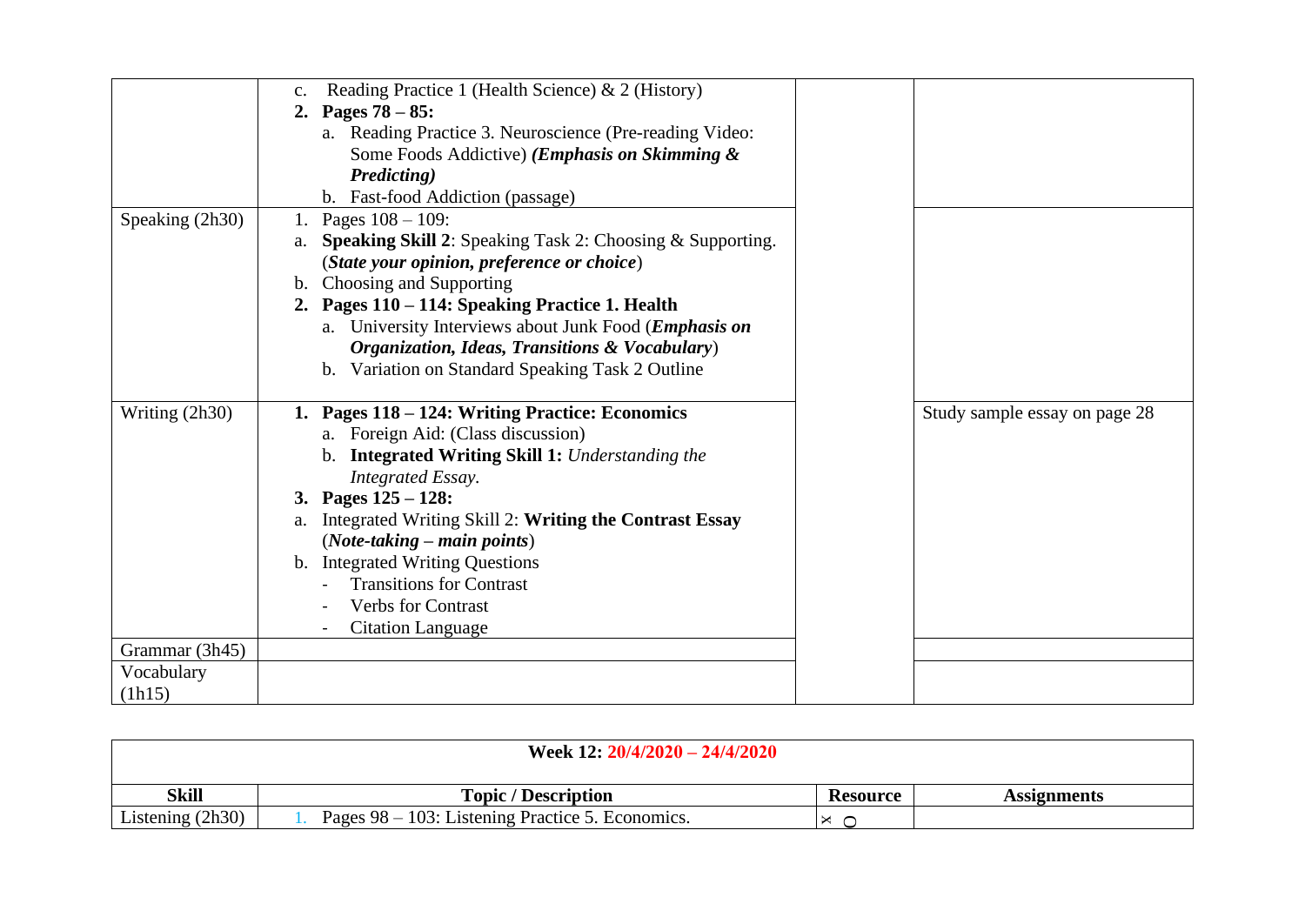|                 | Food Riots (Emphasize use of abbreviations, Symbols and<br>a.          |  |
|-----------------|------------------------------------------------------------------------|--|
|                 | Note-taking)                                                           |  |
|                 | b. Listening Test 1: Conversation                                      |  |
|                 | <b>Supermarket Marketing (Stress on abbreviations, Symbols</b>         |  |
|                 | and Note-taking)                                                       |  |
|                 | Pages 104 - 108: Psychology                                            |  |
|                 | Eating Disorders and the Media (Abbreviations, Symbols &<br>a.         |  |
|                 | Note-taking)                                                           |  |
|                 | b. Monitored Discussion                                                |  |
| Reading (2h30)  | Pages 79 – 85: Reading Test: Agriculture.                              |  |
|                 | a. Pre-reading Video: Fox Kills Bovine Growth                          |  |
|                 | b. The Hazards of Industrial Agriculture (Reading and Vocabulary       |  |
|                 | Preview, Understanding Reading Macrostructure).                        |  |
|                 | 2. Pages 86-90: Vocabulary:                                            |  |
|                 | a. Academic Word List Vocabulary                                       |  |
|                 | b. Class Vocabulary - card Game                                        |  |
| Speaking (2h30) | Pages 114 – 118: Speaking practice 2: Nutrition                        |  |
|                 | Alternative Outline: (Providing a reason against the other side)<br>a. |  |
|                 | Pages 117 – 118: Speaking Test:<br>2.                                  |  |
|                 | a. Organic Food (Statement Language)                                   |  |
| Writing (2h30)  | Page 129 - 131: Writing Test: Biotechnology                            |  |
|                 | Genetically Modified Food:<br>a.                                       |  |
|                 | <b>Integrated Writing Question</b>                                     |  |
|                 | <b>Integrated Writing Process</b>                                      |  |
| Grammar (3h45)  |                                                                        |  |
|                 |                                                                        |  |
| Vocabulary      |                                                                        |  |
| (lh15)          |                                                                        |  |

| $\boldsymbol{10000}$<br><b>Week 13:</b><br>30/4/2020<br>ZUZU ·                     |  |  |  |  |
|------------------------------------------------------------------------------------|--|--|--|--|
| <b>Skill</b><br>Topic $\prime$<br>' Description<br><b>Resources</b><br>Assignments |  |  |  |  |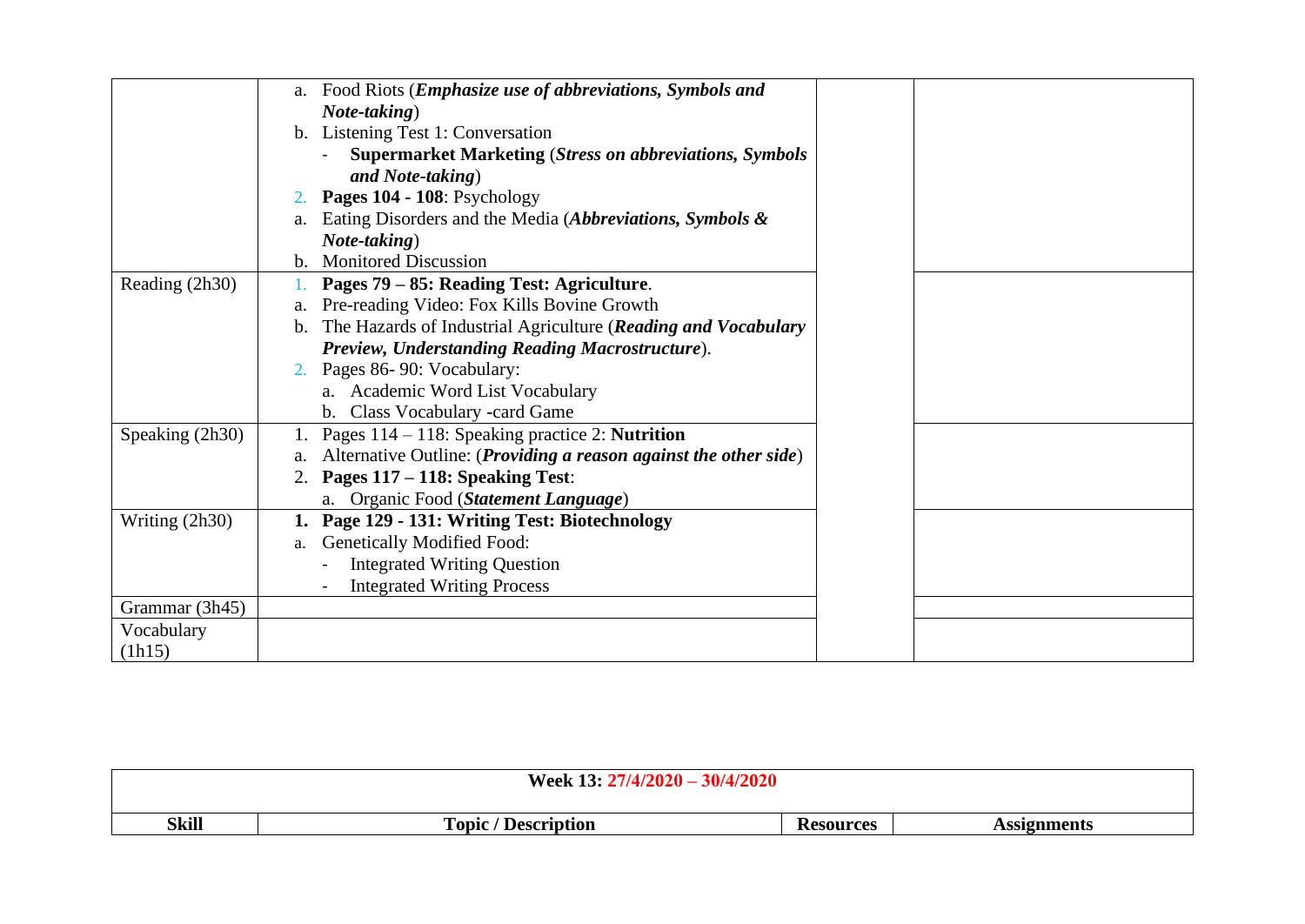| Reading (2h30)       | Pages $134 - 136$ : Reading Skill 4:<br><b>Responding to Paraphrase</b><br>a.<br>Pages 136 – 141: Reading Practice 1: Fine Art<br>Rivers and Tides,<br>$\mathbf{b}$ .<br>Andy Goldsworthy's Environmental Art (Vocabulary).                                                                                                                                                                                                                                                    |                                                  | 1. Read pages $134 - 136$ (take<br>notes and review main points)<br>2. Exercise on page 141<br>(Internet research) |
|----------------------|--------------------------------------------------------------------------------------------------------------------------------------------------------------------------------------------------------------------------------------------------------------------------------------------------------------------------------------------------------------------------------------------------------------------------------------------------------------------------------|--------------------------------------------------|--------------------------------------------------------------------------------------------------------------------|
| Listening (2h30)     | Pages $161 - 163$ : Listening Skills 3:<br>1.<br>a. Responding to Gist Questions,<br><b>b.</b> Gist Purpose (Converesation)<br>Pages 163 – 168: Gist Purpose<br>c. Conversation (Note-taking for Purpose)<br>d. Climatology (Listening for Content)                                                                                                                                                                                                                            |                                                  |                                                                                                                    |
| Speaking (2h30)      | Pages 173 – 179: Speaking Skills 3<br>1.<br>a. Peaking Task 3: Stating a Student's Opinion & Reason<br>(Side by side notes)<br>b. Time Response and Feedback<br>2. Pages 180 – 186: Speaking Practice 1. Chemistry<br>a. New Chemistry Lab ( <i>Paraphrasing the reading</i> ,<br>Synonyms, side-by-side Note-taking)<br>b. Speaking in Thought Groups<br>c. Speaking Practice 2: Campus Housing<br>Announcement from Residence Building Manager<br>(Synonyms and Note-taking) | Oxford Preparation Course for the TOEFL iBT Exam |                                                                                                                    |
| Writing (2h30)       | 1. Pages 189 – 193: Writing Practice: Sociology<br>a. Online Dating Environments: (Skimming, Note-taking, main<br><i>points</i> )<br>Integrated Contrast Essay (Introduction, Body &<br>Conclusion).<br>2. Pages 194 – 198: Integrated Writing Skill 3<br>$\triangleright$ Writing the Comparison Essay (Verbs indicating Support,<br>Transitions for Comparison)                                                                                                              |                                                  | Write an integrated essay on a given<br>prompt                                                                     |
| Grammar (3h45)       |                                                                                                                                                                                                                                                                                                                                                                                                                                                                                |                                                  |                                                                                                                    |
| Vocabulary<br>(lh15) |                                                                                                                                                                                                                                                                                                                                                                                                                                                                                |                                                  |                                                                                                                    |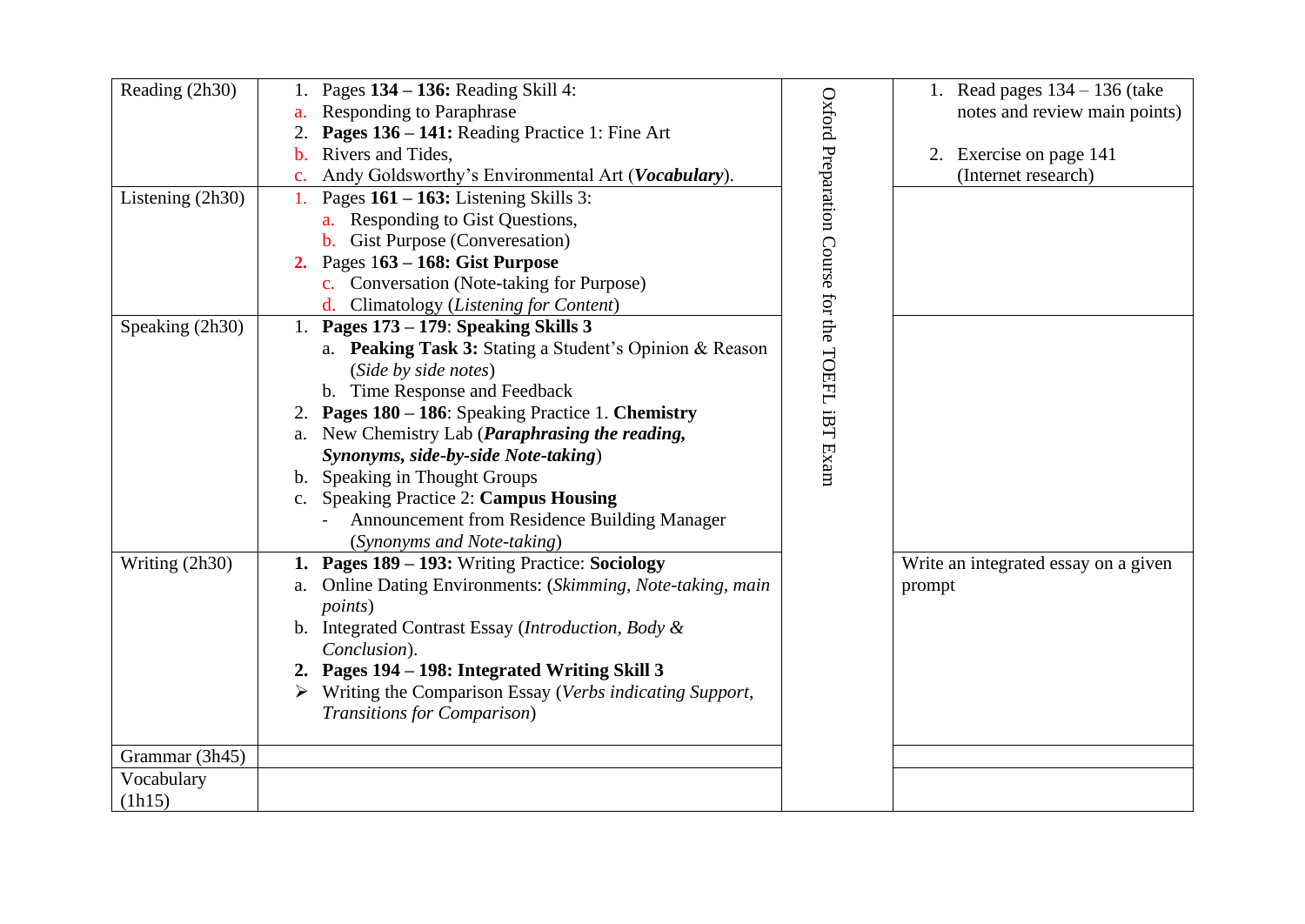| Week 14: 4/5/2020 - 8/4/2020 |                                                                                                                                                                                                                                                                                                                                                                                                                                                                                                          |                                                  |                                                                                            |
|------------------------------|----------------------------------------------------------------------------------------------------------------------------------------------------------------------------------------------------------------------------------------------------------------------------------------------------------------------------------------------------------------------------------------------------------------------------------------------------------------------------------------------------------|--------------------------------------------------|--------------------------------------------------------------------------------------------|
| <b>Skill</b>                 | <b>Topic / Description</b>                                                                                                                                                                                                                                                                                                                                                                                                                                                                               | <b>Resources</b>                                 | <b>Assignments</b>                                                                         |
| Reading (2h30)               | 1. Pages $141 - 145$ : Reading Practice 2: Business<br>a. Video: Ben & Jerry's Eco-biz (Skimming & Predicting,<br>Brainstorm synonyms for Vocabulary).<br>2. Pages 145 – 155: Reading practice 3: Genetics<br>Epigenetics (Skimming & Prediction), Vocabulary.<br>а.<br>b. Reading Practice 4: The Big Bang (Pre-Reading Video).<br>Scanning<br>3. Pages 156 – 160: Reading Test: Evolution<br>a. Evolution & Natural Selection (Video). Darwin and<br>Evolution, AWL Vocabulary, Interactive PowerPoint |                                                  | 1. Understanding Vocabulary,<br>Test Questions (page 142 -<br>143)<br>2. Take-home reading |
| Listening (2h30)             | Pages 168 - 170: Listening Practice 3: Architecture<br>a. Living Home (Listening for Content),<br>b. Listening Practice 4: Medicine<br>Virtual Reality. (Listening for Content), Conversation<br>(Culture Shock CD 2 Track 13) The Milgram<br>Experiment CD 2 Track 15.<br>3. Pages 170 – 173: Listening Test 1: Conversation<br><b>Culture Shock: (Listening for Content)</b><br>а.<br>b. Listening Test 2: Psychology<br>The Milgram Experiment (Internet Research)                                    | Oxford Preparation Course for the TOEFL iBT Exam |                                                                                            |
| Speaking (2h30)              | 1. Pages 184 – 189: Speaking Practice 2: Campus Housing<br>a. Announcement from Residence: Synonyms & Side-by-Side<br>Note-taking, Use of Noun Clause in Citation.<br>2. Pages $186 - 189$ : Speaking Test<br>a. Psych 101 Classes Moved: Side-by-side Note-taking<br>b. Pronunciation: Intonation                                                                                                                                                                                                       |                                                  |                                                                                            |
| Writing (2h30)               | 1. Pages 198 - 202: Writing Test: Environmental Studies<br>a. Bottled Water (Skimming)<br>b. Notice Paraphrasing & Summarizing                                                                                                                                                                                                                                                                                                                                                                           |                                                  | Write an essay based on the sample<br>on page 200                                          |
| Grammar (3h45)               |                                                                                                                                                                                                                                                                                                                                                                                                                                                                                                          |                                                  |                                                                                            |
| Vocabulary<br>(lh15)         |                                                                                                                                                                                                                                                                                                                                                                                                                                                                                                          |                                                  |                                                                                            |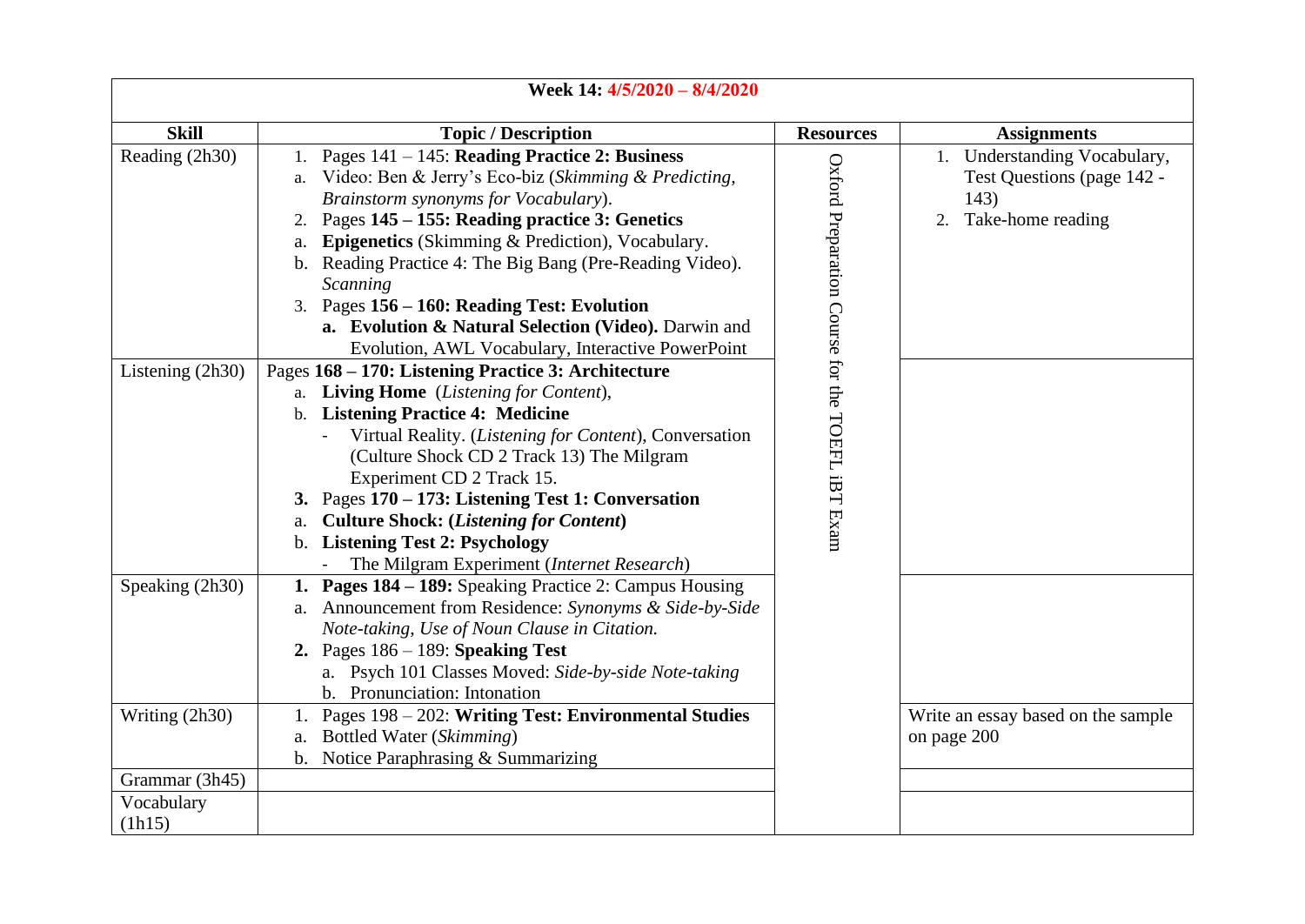|                  | Week 15: 11/5/2020 - 15/5/2020                                          |                                                  |                          |
|------------------|-------------------------------------------------------------------------|--------------------------------------------------|--------------------------|
| <b>Skill</b>     | <b>Topic / Description</b>                                              | <b>Resources</b>                                 | <b>Assignments</b>       |
| Reading (2h30)   | Pages $204 - 209$ : Reading Skill 5:                                    |                                                  | 1. Study pages 211 - 214 |
|                  | Responding to Factual Information Questions (Scanning &<br>a.           | Oxford Preparation Course for the TOEFL iBT Exam |                          |
|                  | recognizing Paraphrase),                                                |                                                  |                          |
|                  | b. Reading Skill 6:                                                     |                                                  |                          |
|                  | Responding to Inference Questions                                       |                                                  |                          |
|                  | 2. Pages 209 - 214: Reading Practice 1: Nanotechnology                  |                                                  |                          |
|                  | a. Video: Nanobots & the Human Body                                     |                                                  |                          |
|                  | b. Reading Skill 6:                                                     |                                                  |                          |
|                  | Responding to Inference Questions                                       |                                                  |                          |
|                  | Nanobots & the Human Body<br>➤                                          |                                                  |                          |
|                  | Nanotechnology & Enhancing Human Intelligence (Skimming                 |                                                  |                          |
|                  | & Scanning).                                                            |                                                  |                          |
| Listening (2h30) | Pages 225 – 227: Listening Skill 4:<br>1.                               |                                                  |                          |
|                  | Responding to Detail Questions (Note-taking Symbols)<br>a.              |                                                  |                          |
|                  | <b>Incorrect Answer Choices</b><br>$\mathbf{b}$ .                       |                                                  |                          |
|                  | Pages 228 – 232: Listening Skill 5                                      |                                                  |                          |
|                  | Responding to Inference Questions                                       |                                                  |                          |
|                  | d. Listening Practice 1 (Conversation)                                  |                                                  |                          |
|                  | Consultation with an Advisor (Abbreviations,                            |                                                  |                          |
|                  | Paraphrasing & Making Inference)                                        |                                                  |                          |
| Speaking (2h30)  | Pages 241 – 245: Speaking Skills 4<br>1.                                |                                                  |                          |
|                  | Speaking Task 4: Relating Reading to Lecture<br>a.                      |                                                  |                          |
|                  | Understanding the Question (Side-by-side Note-taking)<br>$\mathbf{b}$ . |                                                  |                          |
|                  | Pronunciation ( $3^{rd}$ person singular)                               |                                                  |                          |
|                  | Pages 246 – 248: Speaking Practice 1. Music                             |                                                  |                          |
|                  | The Mozart Effect (Side-by-side Note-taking, Synonyms &<br>a.           |                                                  |                          |
|                  | Paraphrasing)                                                           |                                                  |                          |
|                  | b. Time practice $&$ feedback (pairs)                                   |                                                  |                          |
| Writing (2h30)   | Pages 255 - 259: Independent Writing Skill 2                            |                                                  |                          |
|                  | a. Writing the Introduction                                             |                                                  |                          |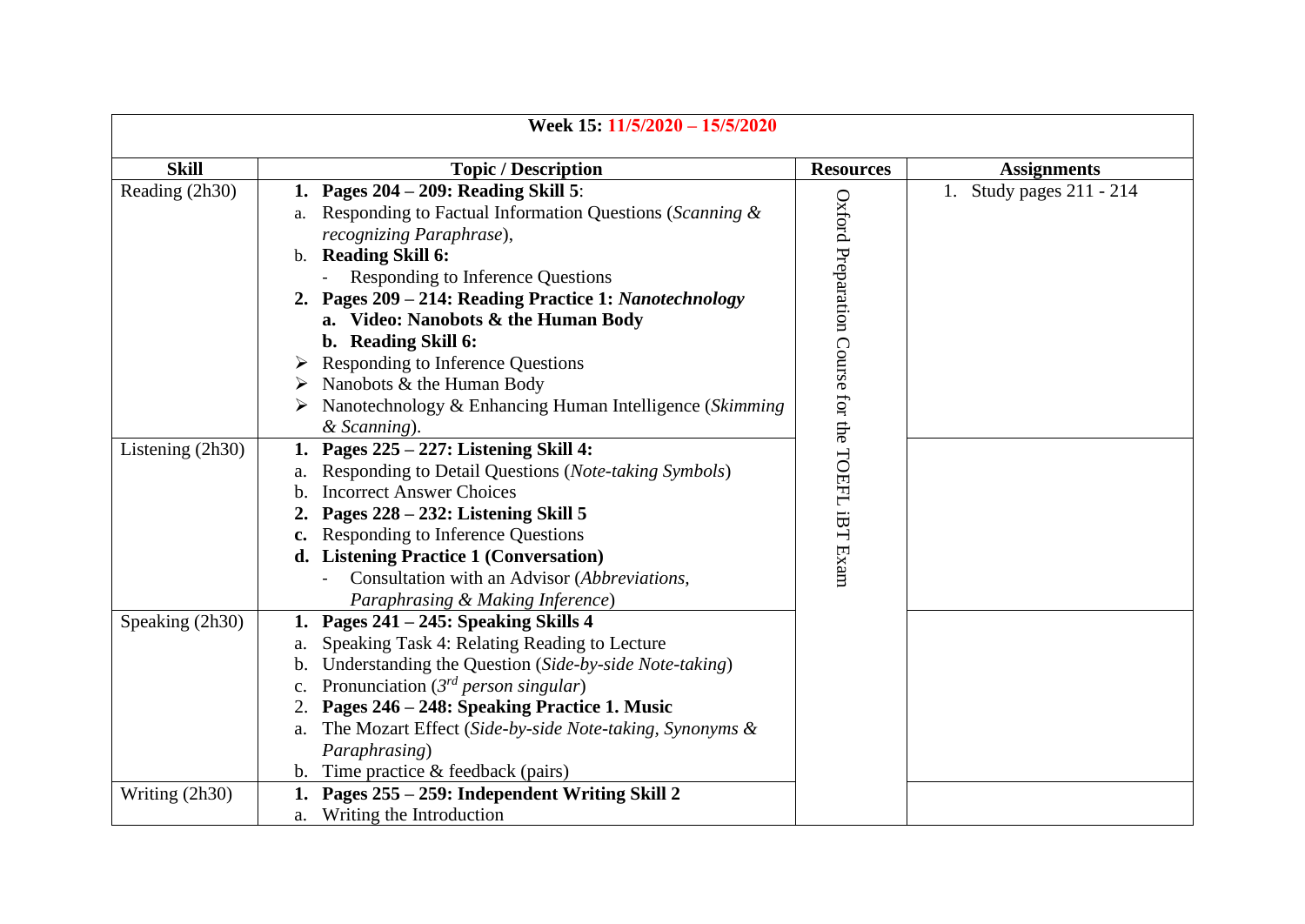|                | Writing steps & Intelligence prompts<br>b.                       |  |
|----------------|------------------------------------------------------------------|--|
|                | <b>Writing practice 1: Education</b><br>$c_{\cdot}$              |  |
|                | Which Learning method Suits You Best?<br>d.                      |  |
|                | Skills: Cohesion through Paraphrasing, Opinion Language in<br>e. |  |
|                | the Thesis Statement                                             |  |
|                | 2. Pages $259 - 262$ : Independent Writing Skill 3               |  |
|                | a. Writing the Conclusion                                        |  |
|                | b. Writing Practice 2: Education                                 |  |
|                | A Student's Most Important Characteristic (Sample                |  |
|                | Outline, sample introduction, sample conclusion)                 |  |
|                | Learning prompts                                                 |  |
| Grammar (3h45) |                                                                  |  |
| Vocabulary     |                                                                  |  |
| (lh15)         |                                                                  |  |

|                    | Week 16: 18/5/2020 - 20/5/2020                                                                                                                                                                                                                                                                                                                                                                               |                                |                                                             |
|--------------------|--------------------------------------------------------------------------------------------------------------------------------------------------------------------------------------------------------------------------------------------------------------------------------------------------------------------------------------------------------------------------------------------------------------|--------------------------------|-------------------------------------------------------------|
| <b>Skill</b>       | <b>Topic / Description</b>                                                                                                                                                                                                                                                                                                                                                                                   | <b>Resources</b>               | Assignments                                                 |
| Reading (2h30)     | Pages 214 – 218: Reading Practice 2: International Business<br>Cultural Intelligence & the Global Manager (Skimming $\&$<br>Scanning, Making Inference)<br>2. Pages 218 – 224: Reading Test: Psychology<br>Pre-reading Video: Multiple-Intelligences,<br>➤<br>Multiple-Intelligence Theories (Skimming, Taking Notes &<br>➤<br>predicting, Speed reading)<br><b>Interactive PowerPoint</b><br>➤              | iBT Exam<br>Oxford Preparation | Academic Word List<br>Vocabulary (Page 223-<br>224)         |
| Listening $(2h30)$ | Pages 232 – 235: Listening Practice 2 (Kinesiology)<br>Exercise and Cognition (Note-taking, paraphrase Discussion).<br><b>Listening Practice 3 (Conversation)</b><br>Library Research (Predicting, Note-taking)<br>Pages 235 – 236: Listening Practice 4 (Neuroscience)<br>Emotional Intelligence (Main Points & Supporting Details<br><b>Listening Test 1: Conversation</b><br>Research Paper (Note-taking) | Course<br>for<br>the<br>TOEFL  | Internet Research on<br><b>Exercise and Cognition</b><br>2. |